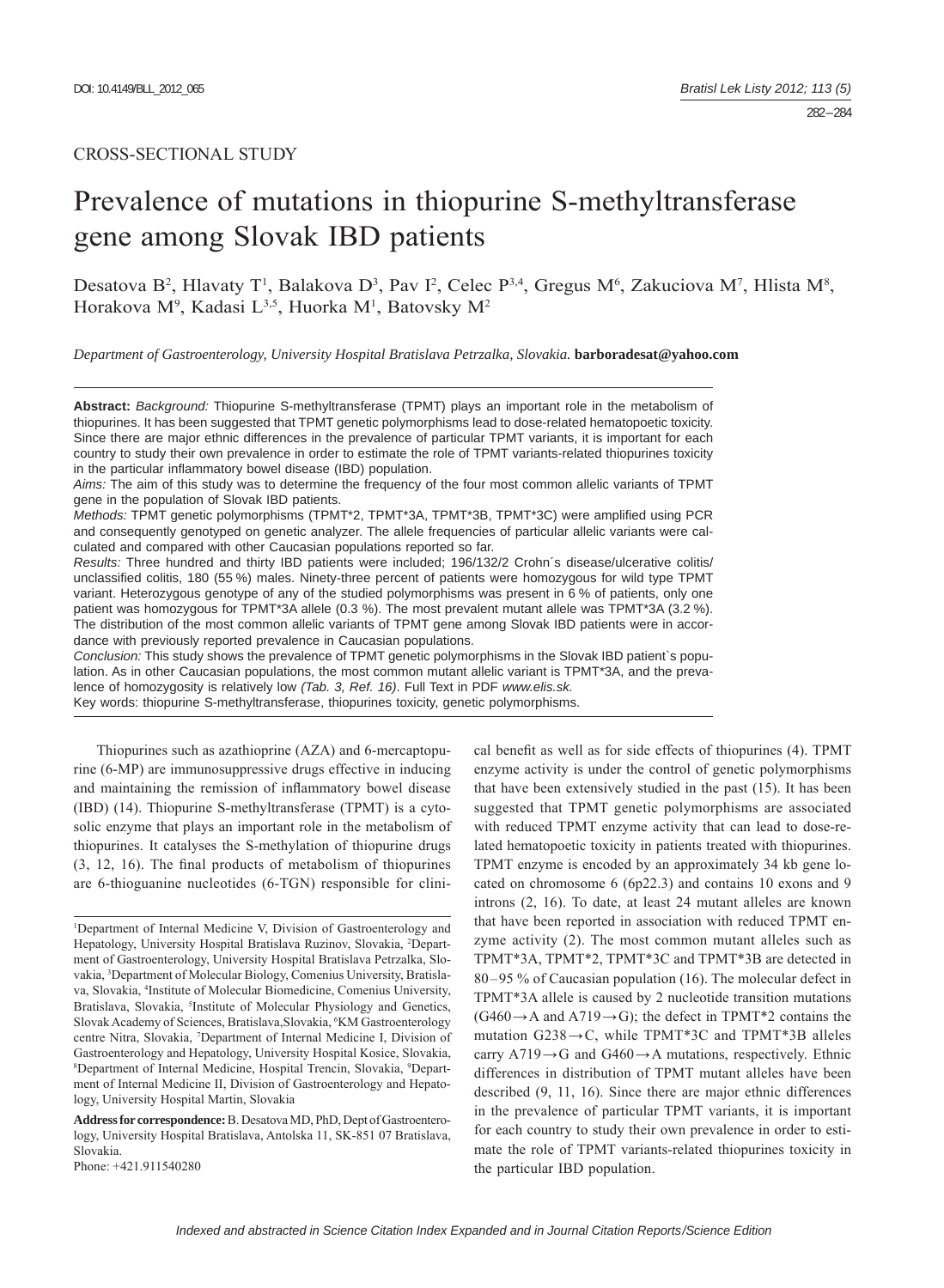**Tab. 1. Demographic characteristic of the Slovak IBD population.**

| Demographic characteristic                               | Number of patients |
|----------------------------------------------------------|--------------------|
| Number of patients                                       | 330                |
| Male/Female                                              | 180/150            |
| Age (mean $+$ range) in years                            | $37(17-75)$        |
| Crohn's disease/Ulcerative colitis/ Unclassified colitis | 196/132/2          |

**Tab. 2. Prevalence of wild type homozygotes, mutant heterozygotes and mutant homozygotes among Slovak IBD patients.**

|                                    | Number of patients | $\frac{0}{0}$ |
|------------------------------------|--------------------|---------------|
| Number of patients                 | 330                | 100           |
| Wild type homozygotes (TPMT *1/*1) | 308                | 93            |
| Mutant heterozygotes               |                    |               |
| TPMT $*2/*1$                       |                    | 0.3           |
| $TPMT*3A,*1$                       | 19                 | 5.8           |
| TPMT $*3B/*1$                      |                    | 0             |
| TPMT $*3C/*1$                      |                    | 0.3           |
| Mutant homozygotes                 |                    | 0.3           |
| $TPMT * 2/*2$                      |                    | 0             |
| $TPMT * 3A * 3A$                   |                    | 0.3           |
| $TPMT * 3B * 3B$                   |                    | 0             |
| $TPMT * 3C * 3C$                   |                    | 0             |

### **Material and methods**

A total of 330 IBD patients treated in Slovakia between the year 2007 and 2009 were included. The only inclusion criterion was the diagnosis of IBD (Crohn's disease, ulcerative colitis or unclassified colitis) established by endoscopic, histological and radiological findings (Tab.  $1-3$ ). The mode of therapy was not taken into consideration. The most common TPMT variant alleles TPMT\*2, TPMT\*3A, TPMT\*3B, and TPMT\*3C were determinated. The allele frequencies of particular allelic variants were calculated and compared with other Caucasian populations reported so far. For descriptive statistics and frequencies, SPSS system version 15.0 was used. Genomic DNA was isolated from 1 milliliter of venous blood using the Puregene Blood Core kit (Qiagen, Hilden, Germany). Three different PCRs were used for preamplification of fragments containing polymorphisms 460G>A, 719A>G and  $238G > C$ , respectively. Amplifications were performed in 10  $\mu$ l of reaction volume containing 50 ng of genomic DNA, 1x concentrated 5PRIME HotMasterMix (5PRIME, Hamburg, Germany) and 2.5 pmol of primers. After amplifications, PCR products were used as a template for sequencing reactions with the BigDye Terminator v 3.1 Cycle Sequencing Kit (Applied Biosystems, Foster City, USA). Electrophoresis was carried out on an ABI PRISM® 3100 Genetic Analyzer (Applied Biosystems, Foster City, USA) and the obtained sequences were compared with the reference sequences using BLAST sequence alignment software.

#### **Results**

One-hundred and ninety six patients with Crohn's disease, 132 with ulcerative colitis, and 2 with unclassified colitis were included in this study. The mean age of included patients was 37 years, range 17–75 years, 180 (55 %) patients were males, 150 (45 %) were females. Ninety three percent of patients were homo-

**Tab. 3. Allelic variants of TPMT gene and their frequencies among Slovak IBD patients.**

| Allelic variants   | Number of alleles | $\frac{0}{0}$ |
|--------------------|-------------------|---------------|
| Number of alleles  | 660               | 100           |
| TPMT <sup>*1</sup> | 637               | 96.5          |
| TPMT <sup>*2</sup> |                   | 0.2           |
| TPMT *3A           | 21                | 3.2           |
| TPMT *3B           | $\left( \right)$  |               |
| TPMT *3C           |                   | 02            |

zygous for wild type TPMT variant (TPMT\*1/\*1). Heterozygous genotype of any of the studied polymorphisms was present in 6 % of patients, only one patient was homozygous for TPMT\*3A allele (0.3 %). The most prevalent mutant allele was TPMT\*3A (3.2 %). The frequency of mutant alleles TPMT\*3C and TPMT\*2 was 0.2 %. In this studied group no TPMT\*3B mutant allele was detected. The distribution of the most common allelic variants of TPMT gene among Slovak IBD patients were in accordance with previously reported high prevalence of TPMT\*3A variant and lower frequencies of TPMT\*3C and TPMT\*2 in Caucasian populations.

# **Discussion**

TMPT genotyping is the way of how to determine the group of IBD patients treated with thiopurines at high risk of serious side effects such as bone marrow toxicity (13). Patients heterozygous or homozygous for mutant TPMT allele (low TPMT activity) are at higher risk of developing severe hematopoetic toxicity while treated with standard dose of thiopurines (10). In our cohort, 93 % of patients were homozygous for wild type TPMT, 6 % had a heterozygous genotype of any of the studied polymorphisms, and only one patient had a homozygous genotype for mutant variant TPMT\*3A. There are big ethnic differences and also ethnic heterogeneity in the distribution of TPMT mutant variants. It is important for each country to determine their own prevalence by reason of estimating the role of TMPT mutant alleles-related thiopurines toxicity in each particular IBD population. This is the TPMT genotype study that shows the distribution of TPMT mutant variants among Slovak IBD patients. The allele frequencies of TPMT mutant allelic variants are comparable with those in other Caucasian and Latin-American populations. The most common allelic variant among Slovak IBD patients was TPMT\*3A (3.2 %), while TPMT\*2 and TPMT\*3C were present only rarely (0.2 %). In Chinese, Japanese, Indian (7), Korean (9) and African populations, TMPT\*3C is the most prevalent mutant allele (5, 8), while in Latin-American population it was not detected et al (6). On the other hand the TPMT\*2 allele is present in 9.4 % of mutant alleles in British population, while in Slovak IBD patients it is very rare, and was not present in any of Ghanaian subjects (1). The TMPT\*3B was not detected in Slovak IBD population at all. The mutant allele TPMT\*7 has been recently found in European Caucasian population, TPMT\*8 in African Americans, and TPMT\*6 in Korean population (8). They seem to be rare in Caucasian population but they have not been investigated in our cohort.